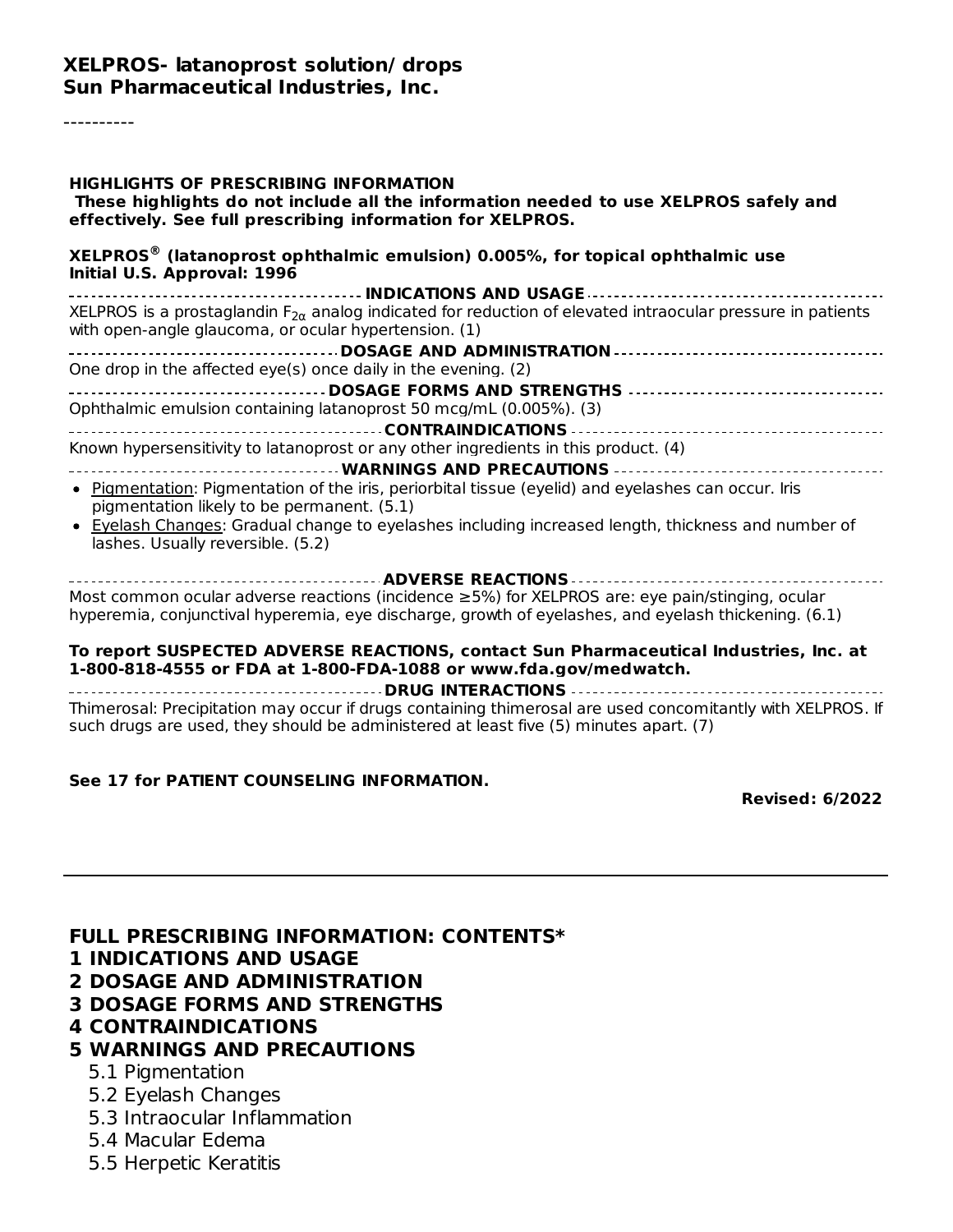- 5.6 Bacterial Keratitis
- 5.7 Contact Lens Use

# **6 ADVERSE REACTIONS**

- 6.1 Clinical Trials Experience
- 6.2 Postmarketing Experience

### **7 DRUG INTERACTIONS**

### **8 USE IN SPECIFIC POPULATIONS**

- 8.1 Pregnancy
- 8.2 Lactation
- 8.4 Pediatric Use
- 8.5 Geriatric Use
- **10 OVERDOSAGE**
- **11 DESCRIPTION**

### **12 CLINICAL PHARMACOLOGY**

- 12.1 Mechanism of Action
- 12.2 Pharmacodynamics
- 12.3 Pharmacokinetics

# **13 NONCLINICAL TOXICOLOGY**

13.1 Carcinogenesis, Mutagenesis, Impairment of Fertility

### **14 CLINICAL STUDIES**

14.1 Elevated Baseline IOP

### **16 HOW SUPPLIED/STORAGE AND HANDLING**

#### **17 PATIENT COUNSELING INFORMATION**

 $\ast$  Sections or subsections omitted from the full prescribing information are not listed.

# **FULL PRESCRIBING INFORMATION**

# **1 INDICATIONS AND USAGE**

XELPROS (latanoprost ophthalmic emulsion) 0.005% is indicated for the reduction of elevated intraocular pressure (IOP) in patients with open-angle glaucoma or ocular hypertension.

# **2 DOSAGE AND ADMINISTRATION**

The recommended dosage is one drop in the affected eye(s) once daily in the evening. If one dose is missed, treatment should continue with the next dose as normal.

The dosage of XELPROS should not exceed once daily; the combined use of two or more prostaglandins, or prostaglandin analogs including XELPROS is not recommended. It has been shown that administration of these prostaglandin drug products more than once daily may decrease the intraocular pressure (IOP) lowering effect or cause paradoxical elevations in IOP.

Reduction of the intraocular pressure starts approximately 3 to 4 hours after administration and the maximum effect is reached after 8 to 12 hours.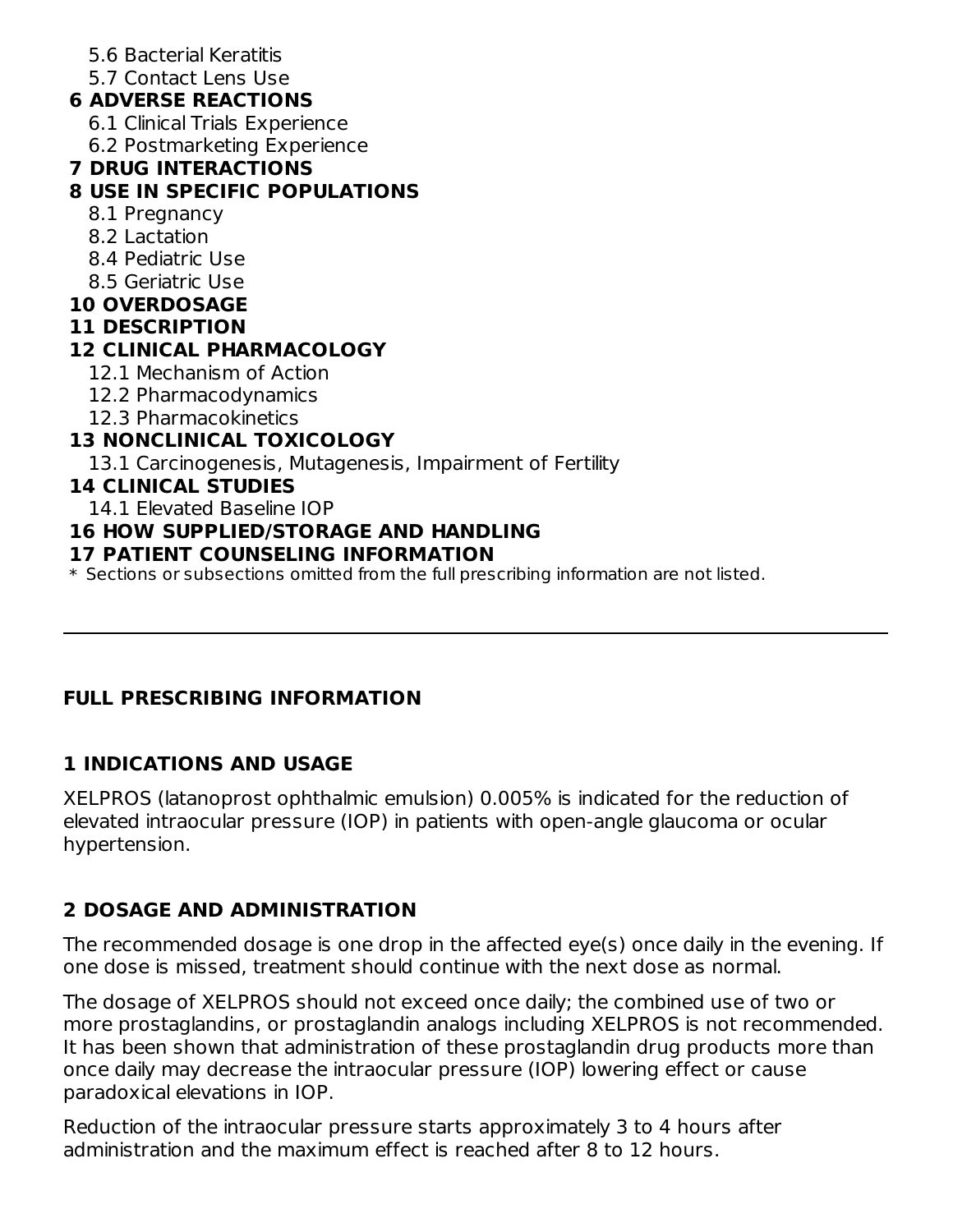XELPROS may be used concomitantly with other topical ophthalmic drug products to lower intraocular pressure. If more than one topical ophthalmic drug is being used, the drugs should be administered at least five (5) minutes apart. Contact lenses should be removed prior to the administration of XELPROS, and may be reinserted 15 minutes after administration.

# **3 DOSAGE FORMS AND STRENGTHS**

Ophthalmic emulsion containing latanoprost 50 mcg/mL (0.005%).

# **4 CONTRAINDICATIONS**

Known hypersensitivity to latanoprost, or any other ingredients in this product.

# **5 WARNINGS AND PRECAUTIONS**

### **5.1 Pigmentation**

Topical latanoprost ophthalmic products, including XELPROS, have been reported to cause changes to pigmented tissues. The most frequently reported changes have been increased pigmentation of the iris, periorbital tissue (eyelid) and eyelashes. Pigmentation is expected to increase as long as latanoprost is administered.

The pigmentation change is due to increased melanin content in the melanocytes rather than to an increase in the number of melanocytes. After discontinuation of latanoprost, pigmentation of the iris is likely to be permanent, while pigmentation of the periorbital tissue and eyelash changes have been reported to be reversible in some patients. Patients who receive treatment should be informed of the possibility of increased pigmentation. The long-term effects of increased pigmentation are not known.

Iris color change may not be noticeable for several months to years. Typically, the brown pigmentation around the pupil spreads concentrically towards the periphery of the iris and the entire iris or parts of the iris become more brownish. Neither nevi nor freckles of the iris appear to be affected by treatment. While treatment with XELPROS can be continued in patients who develop noticeably increased iris pigmentation, these patients should be examined regularly.

# **5.2 Eyelash Changes**

Latanoprost ophthalmic products, including XELPROS, may gradually change eyelashes and vellus hair in the treated eye; these changes include increased length, thickness, pigmentation, the number of lashes or hairs, and misdirected growth of eyelashes. Eyelash changes are usually reversible upon discontinuation of treatment.

# **5.3 Intraocular Inflammation**

XELPROS should be used with caution in patients with a history of intraocular inflammation (iritis/uveitis) and should generally not be used in patients with active intraocular inflammation because inflammation may be exacerbated.

# **5.4 Macular Edema**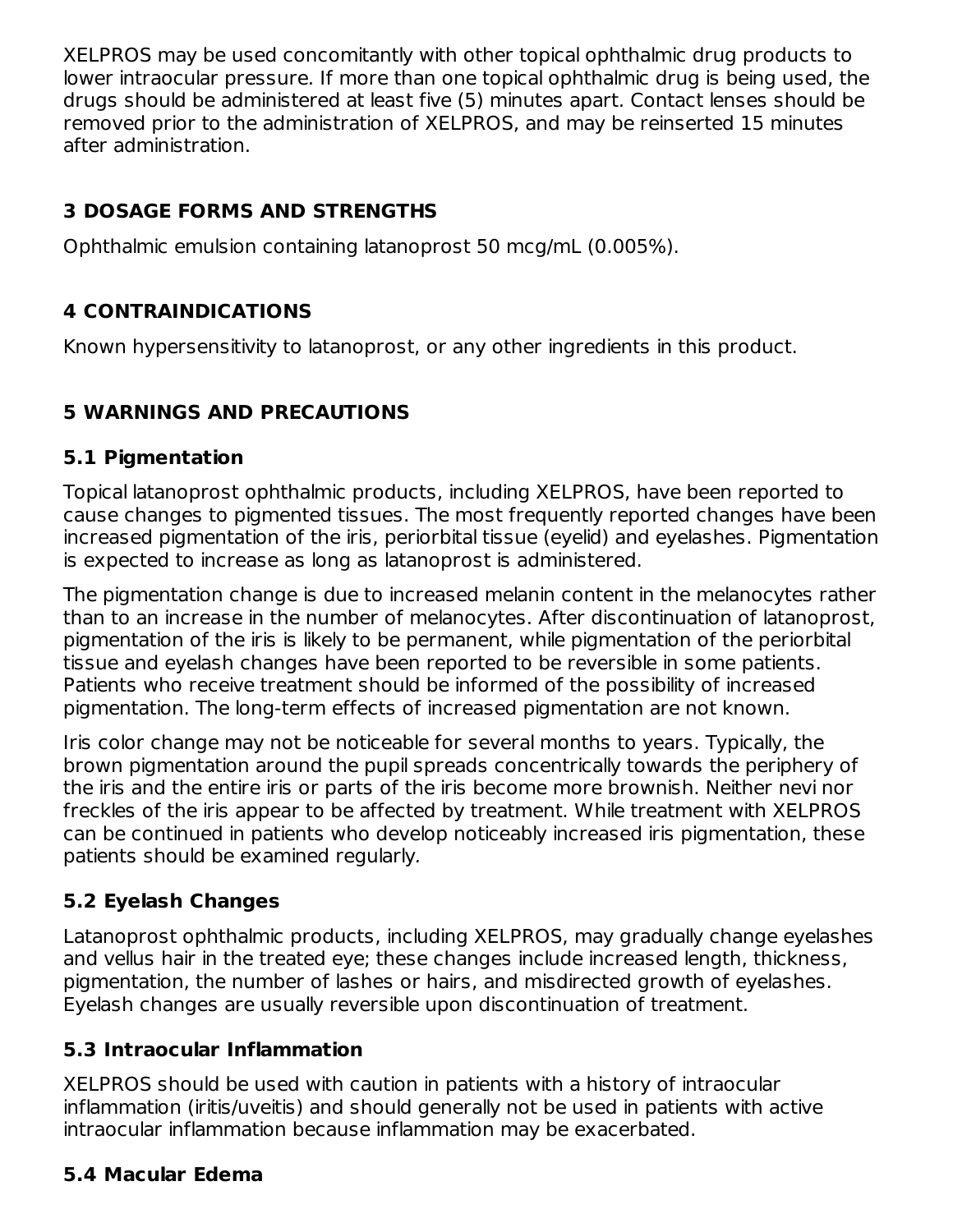Macular edema, including cystoid macular edema, has been reported during treatment with latanoprost ophthalmic products, including XELPROS. XELPROS should be used with caution in aphakic patients, in pseudophakic patients with a torn posterior lens capsule, or in patients with known risk factors for macular edema.

### **5.5 Herpetic Keratitis**

Reactivation of herpes simplex keratitis has been reported during treatment with latanoprost. XELPROS should be used with caution in patients with a history of herpetic keratitis. XELPROS should be avoided in cases of active herpes simplex keratitis because inflammation may be exacerbated.

# **5.6 Bacterial Keratitis**

There have been reports of bacterial keratitis associated with the use of multiple-dose containers of topical ophthalmic products. These containers had been inadvertently contaminated by patients who, in most cases, had a concurrent corneal disease or a disruption of the ocular epithelial surface.

# **5.7 Contact Lens Use**

Contact lenses should be removed prior to the administration of XELPROS and may be reinserted 15 minutes after administration.

# **6 ADVERSE REACTIONS**

# **6.1 Clinical Trials Experience**

Because clinical trials are conducted under widely varying conditions, adverse reaction rates observed in the clinical studies of a drug cannot be directly compared to rates in the clinical studies of another drug and may not reflect the rates observed in clinical practice.

Across multiple clinical trials conducted with XELPROS (latanoprost ophthalmic emulsion) 0.005%, the most frequently reported ocular adverse reactions were eye pain/stinging upon instillation and ocular hyperemia, reported in 55% and 41% of XELPROS treated patients, respectively (Table 1). Less than 1% of patients discontinued therapy because of intolerance to the eye pain/stinging or to the ocular hyperemia.

#### **Table 1. Ocular Adverse Reactions Reported by ≥ 1% of Subjects Receiving XELPROS**

| <b>System Organ Class/</b><br><b>Preferred Term</b> | <b>XELPROS</b><br>$(N = 448)$ |
|-----------------------------------------------------|-------------------------------|
| Eye disorders                                       | 325 (73%)                     |
| Eye pain / stinging                                 | 246 (55%)                     |
| Ocular hyperemia                                    | 185 (41%)                     |
| Conjunctival hyperemia                              | 65 (15%)                      |
| Eye discharge                                       | 53 (12%)                      |
| Growth of eyelashes                                 | 47 (11%)                      |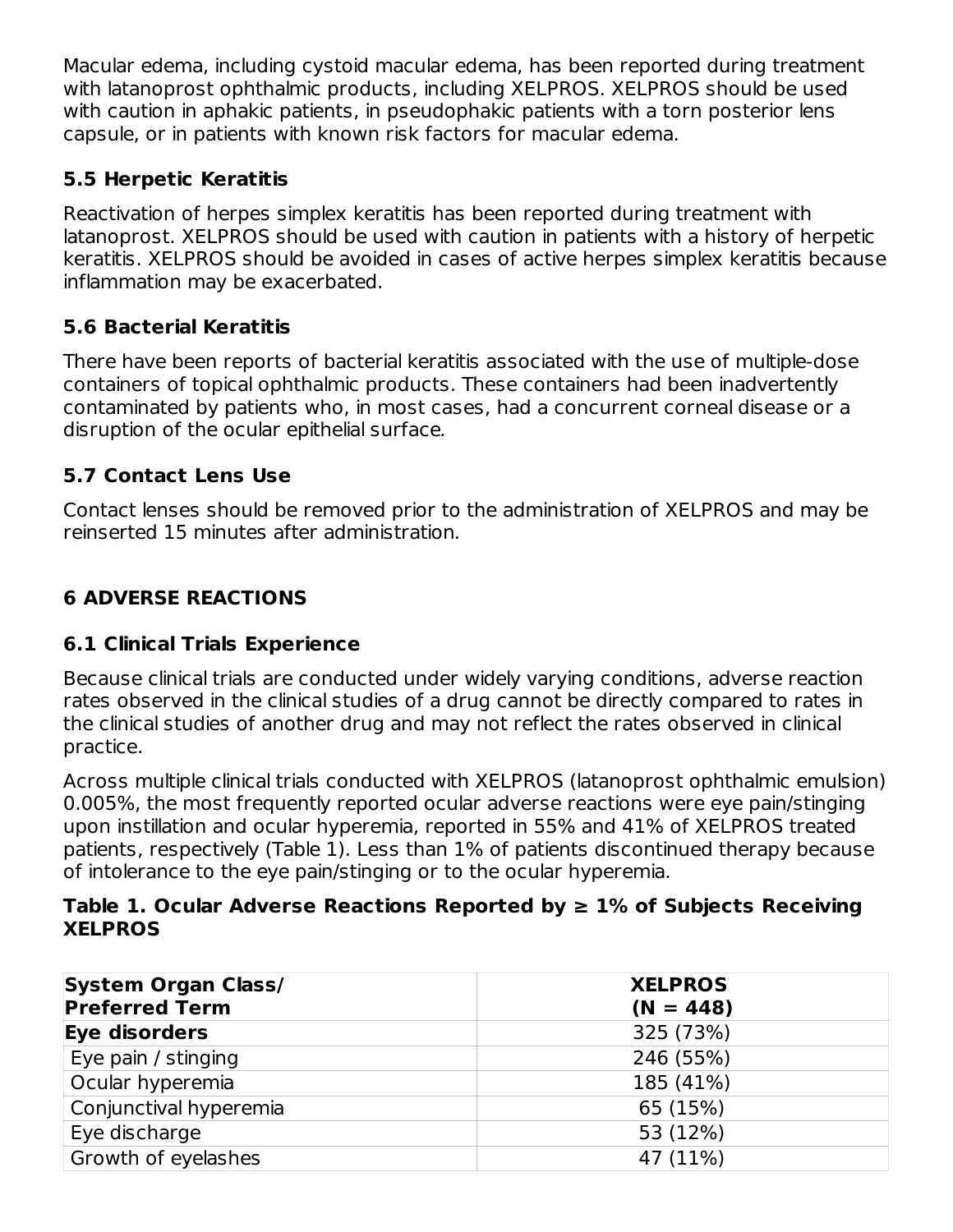| Eyelash thickening             | 35 (8%) |
|--------------------------------|---------|
| Ocular Itching                 | 20(5%)  |
| Visual acuity reduced          | 16 (4%) |
| Dry eye                        | 13 (3%) |
| Erythema of eyelid             | 14 (3%) |
| Foreign body sensation in eyes | 9(2%)   |
| <b>Punctate keratitis</b>      | 6(1%)   |
| Eyelash discoloration          | 5(1%)   |
| Eyelid edema                   | 7(2%)   |
| Conjunctival edema             | 5(1%)   |

### **6.2 Postmarketing Experience**

The following reactions have been identified during postmarketing use of topical latanoprost products in clinical practice. Because they are reported voluntarily from a population of unknown size, it is not always possible to reliably estimate their frequency or establish a causal relationship to drug exposure.

The reactions, which have been chosen for inclusion due to either their seriousness, frequency of reporting, possible causal connection to latanoprost ophthalmic emulsion or a combination of these factors, include:

- Nervous System Disorders: Dizziness, headache, toxic epidermal necrolysis
- Eye Disorders: Corneal edema and erosions; intraocular inflammation (iritis/uveitis); macular edema, including cystoid macular edema; trichiasis; periorbital and lid changes resulting in deepening of the eyelid sulcus; iris cyst; eyelid skin darkening; localized skin reaction on the eyelids; conjunctivitis; pseudopemphigoid of the ocular conjunctiva
- Respiratory, Thoracic and Mediastinal Disorders: Asthma and exacerbation of asthma; dyspnea
- Skin and Subcutaneous Tissue Disorders: Pruritus
- Infections and Infestations: Herpes keratitis
- Cardiac Disorders: Angina; palpitations; angina unstable
- General Disorders and Administration Site Conditions: Chest pain

# **7 DRUG INTERACTIONS**

In vitro studies have shown that precipitation occurs when eye drops containing thimerosal are mixed with XELPROS. If such drugs are used, they should be administered at least five (5) minutes apart.

The combined use of two or more prostaglandins, or prostaglandin analogs including XELPROS is not recommended. It has been shown that administration of these prostaglandin drug products more than once daily may decrease the IOP lowering effect or cause paradoxical elevations in IOP.

### **8 USE IN SPECIFIC POPULATIONS**

#### **8.1 Pregnancy**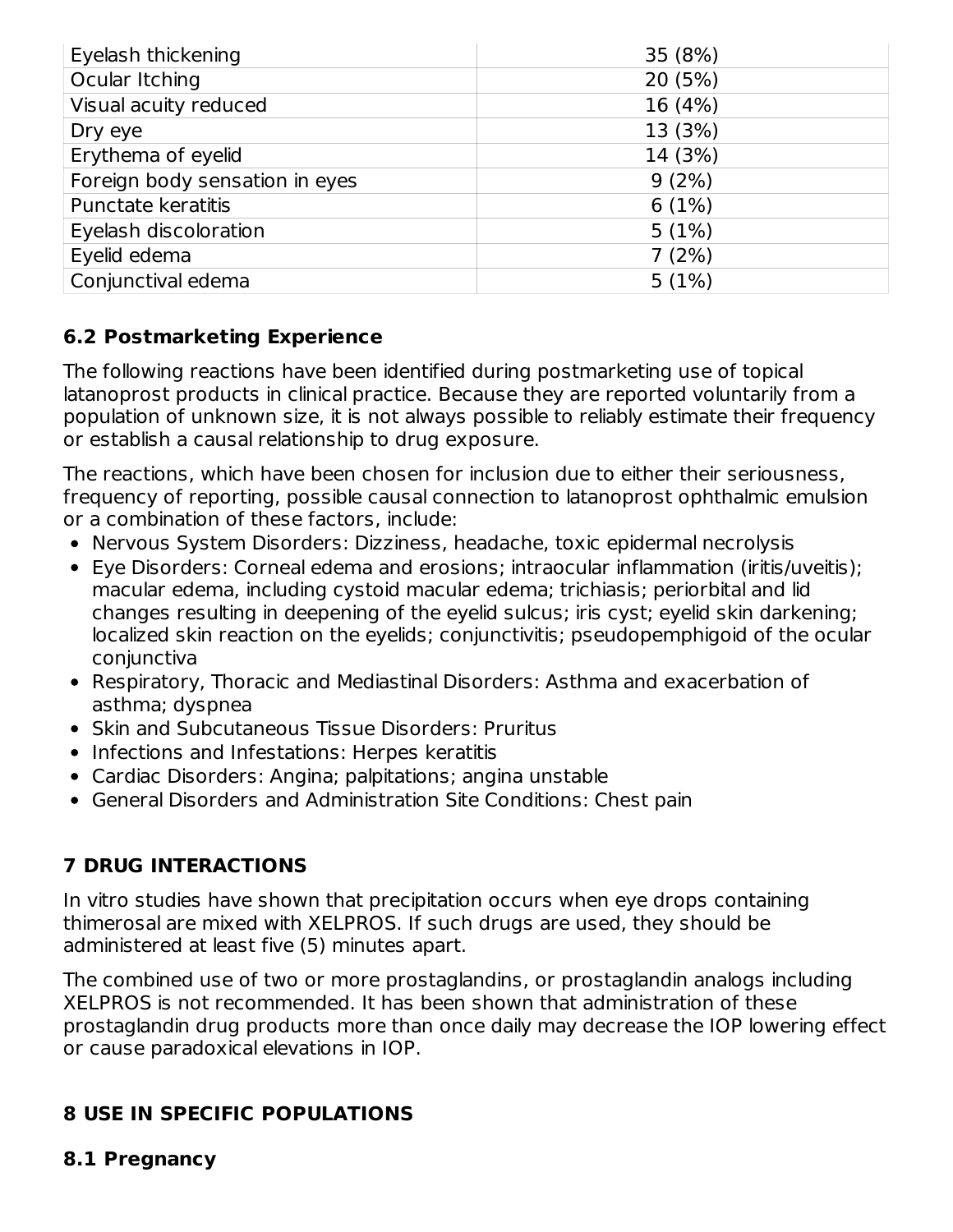#### Risk Summary

There are no adequate and well-controlled studies of XELPROS ophthalmic emulsion in pregnant women to inform drug associated risks.

In animal reproduction studies, intravenous (IV) administration of latanoprost to pregnant rabbits and rats throughout the period of organogenesis produced malformations, embryofetal lethality and spontaneous abortion at clinically relevant doses [see Data].

The background risk of major birth defects and miscarriage for the indicated population is unknown. However, the background risk in the U.S. general population of major birth defects is 2 to 4%, and of miscarriage is 15 to 20% of clinically recognized pregnancies.

#### Data

#### Animal Data

Embryofetal studies were conducted in pregnant rabbits administered latanoprost daily by IV injection on gestation days 6 through 18, to target the period of organogenesis. A no observed adverse effect level (NOAEL) was not established for rabbit developmental toxicity. Post-implantation loss due to late resorption was shown as doses  $\geq 0.2$ mcg/kg/day (equivalent to 1.3 times the maximum recommended human ophthalmic dose [RHOD], on a mg/m<sup>2</sup> basis, assuming 100% absorption). Spina bifida and abortion occurred at 5 mcg/kg/day (equivalent to 32 times the maximum RHOD). Total litter loss due to early resorption was observed at doses  $\geq$  50 mcg/kg/day (324 times the maximum RHOD). Transient signs of maternal toxicity were observed after IV dosing (increased breathing, muscle tremors, slight motor incoordination) at 300 mcg/kg/day (1946 times the maximum RHOD). No maternal toxicity was observed at doses up to 50 mcg/kg/day.

Embryofetal studies were conducted in pregnant rats administered latanoprost daily by IV injection on gestation days 6 through 15, to target the period of organogenesis. A NOAEL for rat developmental toxicity was not established. Cleft palate was observed at 1 mcg/kg (equivalent to 3.2 times the maximum RHOD, on a mg/m<sup>2</sup> basis, assuming 100% absorption). Brain porencephalic cyst(s) were observed ≥50 mcg/kg (162 times the maximum RHOD). Skeletal anomalies were observed at 250 mcg/kg (811 times the maximum RHOD). No maternal toxicity was detectable at 250 mcg/kg/day.

Prenatal and postnatal development was assessed in rats. Pregnant rats were administered latanoprost daily by IV injection from gestation day 15, through delivery, until weaning (lactation Day 21). No adverse effects on rat offspring were observed at doses up to 10 mcg/kg/day (32 times the maximum RHOD, on a mg/m<sup>2</sup> basis, assuming 100% absorption). At 100 mcg/kg/day (324 times the maximum RHOD), maternal deaths and pup mortality occurred.

### **8.2 Lactation**

#### Risk Summary

It is not known whether this drug or its metabolites are excreted in human milk. Because many drugs are excreted in human milk, caution should be exercised when XELPROS is administered to a nursing woman.

The developmental and health benefits of breastfeeding should be considered along with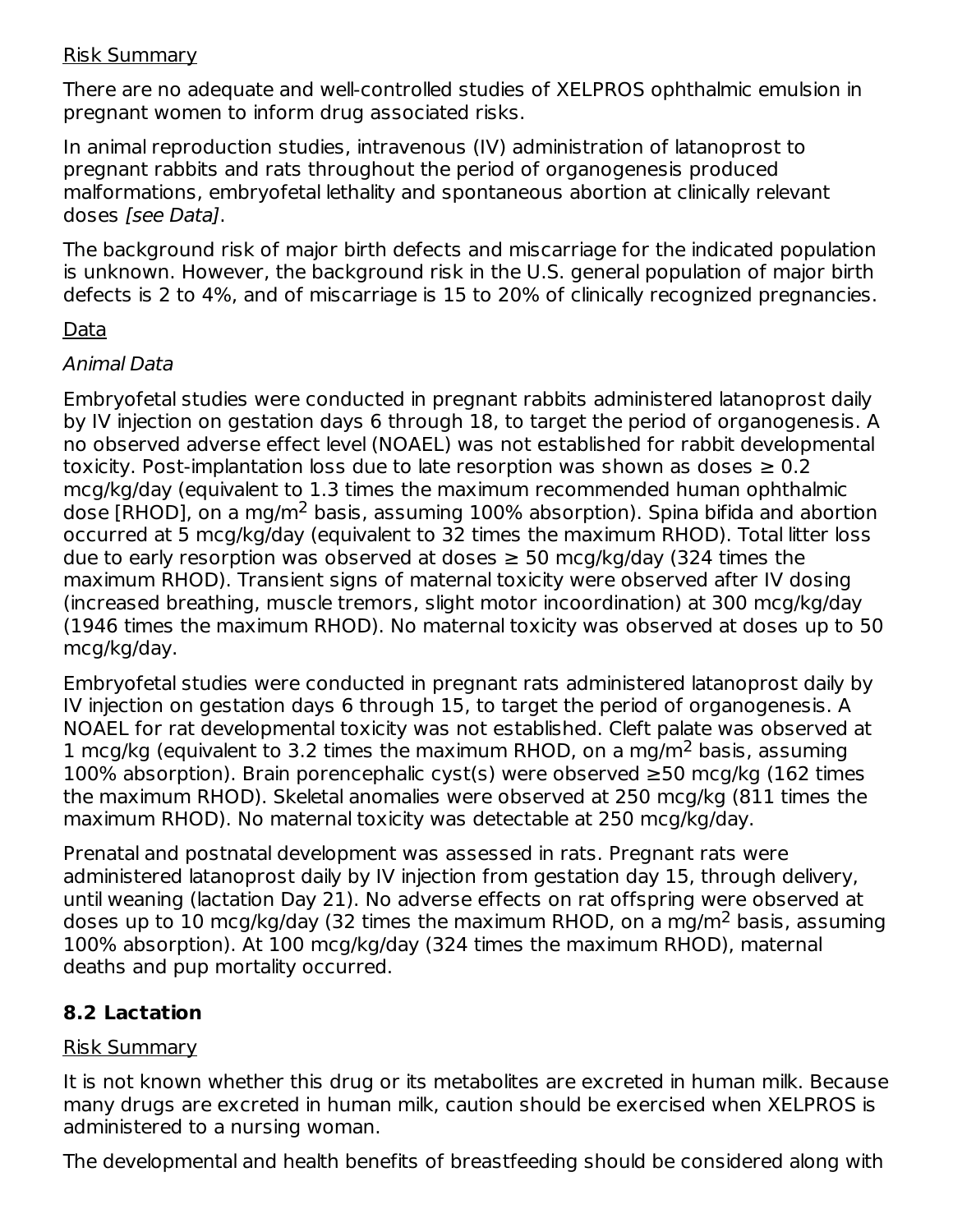the mother's clinical need for XELPROS and any potential adverse effects on the breastfed child from XELPROS.

### **8.4 Pediatric Use**

Safety and effectiveness in pediatric patients have not been established.

# **8.5 Geriatric Use**

No overall differences in safety or effectiveness have been observed between elderly and younger patients.

# **10 OVERDOSAGE**

Intravenous infusion of up to 3 mcg/kg of latanoprost in healthy volunteers produced mean plasma concentrations 200 times higher than during clinical treatment with XELPROS and no adverse reactions were observed. Intravenous dosages of 5.5 to 10 mcg/kg caused abdominal pain, dizziness, fatigue, hot flashes, nausea, and sweating.

If overdosage with XELPROS occurs, treatment should be symptomatic.

# **11 DESCRIPTION**

Latanoprost is a prostaglandin F $_{2\alpha}$  analogue. Its chemical name is isopropyl-(Z)-7[(1R,2R,3R,5S)3,5-dihydroxy-2-[(3R)-3-hydroxy-5-phenylpentyl]cyclopentyl]-5 heptenoate. Its molecular formula is  $\rm C_{26}H_{40}O_5$  and its chemical structure is:



Latanoprost is a pale yellow to yellow viscous oil that is very soluble in acetonitrile and freely soluble in acetone, ethanol, ethyl acetate, isopropanol, methanol, and octanol. It is practically insoluble in water.

XELPROS (latanoprost ophthalmic emulsion) 0.005% is a sterile, isotonic, buffered aqueous emulsion of latanoprost with a pH approximately 7.0 and an osmolality of approximately 375mOsmol/kg. Each mL of XELPROS contains 50 micrograms of latanoprost. Potassium sorbate 0.47% is added as a preservative. The inactive ingredients are: castor oil, sodium borate, boric acid, propylene glycol, edetate disodium, polyoxyl 15 hydroxystearate, sodium hydroxide, hydrochloric acid, and water for injection. One drop contains approximately 1.5 mcg of latanoprost.

# **12 CLINICAL PHARMACOLOGY**

# **12.1 Mechanism of Action**

Latanoprost is a prostaglandin F $_{2\alpha}$  analogue that is believed to reduce the intraocular pressure (IOP) by increasing the outflow of aqueous humor. Studies in animals and man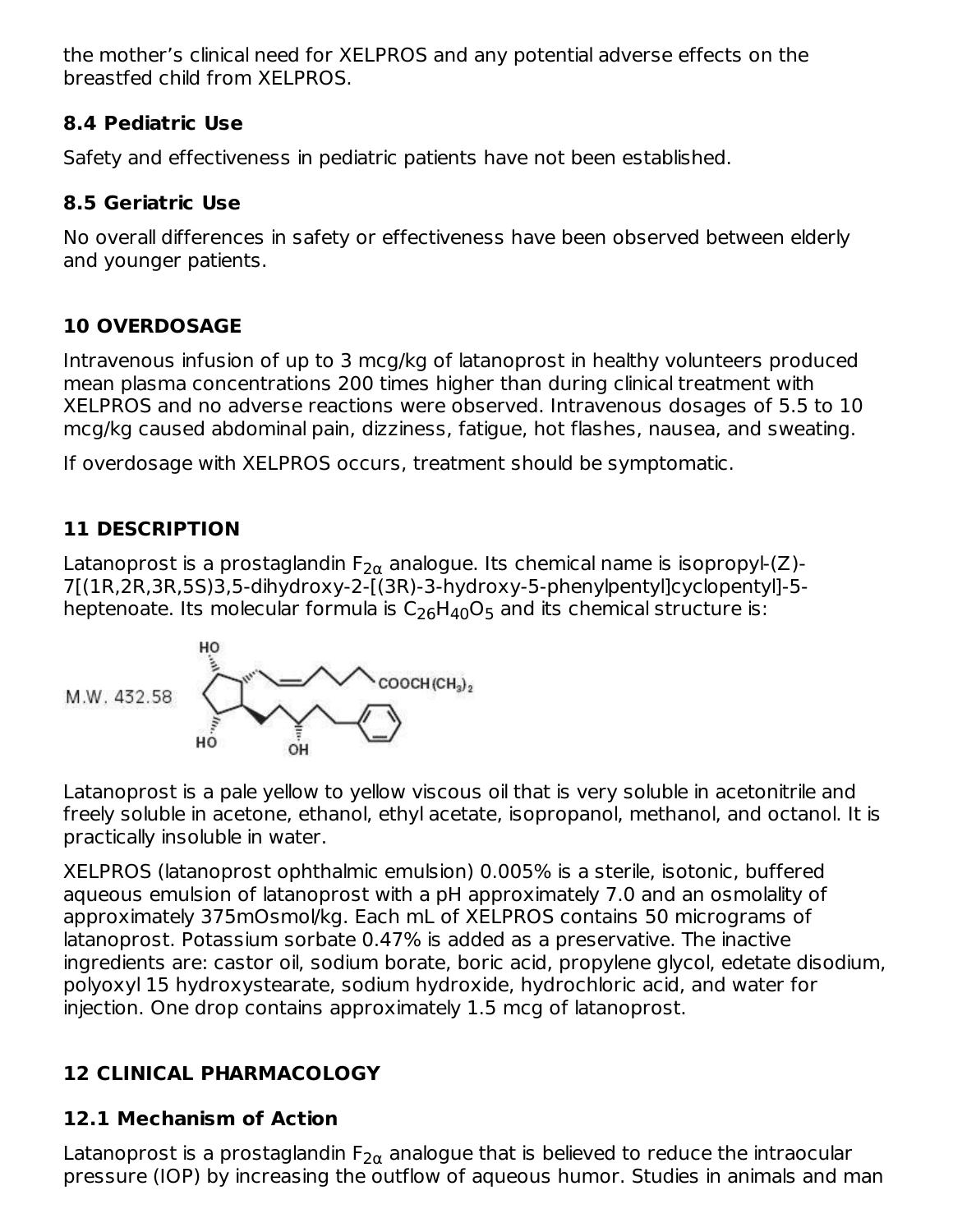suggest that the main mechanism of action is increased uveoscleral outflow. Elevated IOP represents a major risk factor for glaucomatous field loss. The higher the level of IOP, the greater the likelihood of optic nerve damage and visual field loss.

### **12.2 Pharmacodynamics**

Reduction of the IOP in man starts about 3-4 hours after administration and maximum effect is reached after 8-12 hours. IOP reduction is present for at least 24 hours.

### **12.3 Pharmacokinetics**

### **Absorption**

Latanoprost is absorbed through the cornea where the isopropyl ester prodrug is hydrolyzed to the acid form to become biologically active.

### **Distribution**

The distribution volume in humans is  $0.16 \pm 0.02$  L/kg. The acid of latanoprost can be measured in aqueous humor during the first 4 hours and in plasma only during the first hour after local administration. Studies in man indicate that the peak concentration in the aqueous humor is reached about 2 hours after topical administration.

### Elemination

### Metabolism

Latanoprost, an isopropyl ester prodrug, is hydrolyzed by esterases in the cornea to the biologically active acid. The active acid of latanoprost reaching the systemic circulation is primarily metabolized by the liver to the 1,2-dinor and 1,2,3,4- tetranor metabolites via fatty acid β-oxidation.

### Excretion

The elimination of the acid of latanoprost from human plasma is rapid (t $_{\rm 1/2}$  =17 min) after both intravenous and topical administration. Systemic clearance is approximately 7 mL/min/kg. Following hepatic β-oxidation, the metabolites are mainly eliminated via the kidneys. Approximately 88% and 98% of the administered dose are recovered in the urine after topical and intravenous dosing, respectively.

# **13 NONCLINICAL TOXICOLOGY**

# **13.1 Carcinogenesis, Mutagenesis, Impairment of Fertility**

### Carcinogenesis

Latanoprost was not carcinogenic in either mice or rats when administered by oral gavage at doses of up to 170 mcg/kg/day (approximately 2,800 times the recommended maximum human dose) for up to 20 and 24 months, respectively.

### **Mutagenesis**

Latanoprost was not mutagenic in bacteria, in mouse lymphoma, or in mouse micronucleus tests. Chromosome aberrations were observed in vitro with human lymphocytes. Additional in vitro and in vivo studies on unscheduled DNA synthesis in rats were negative.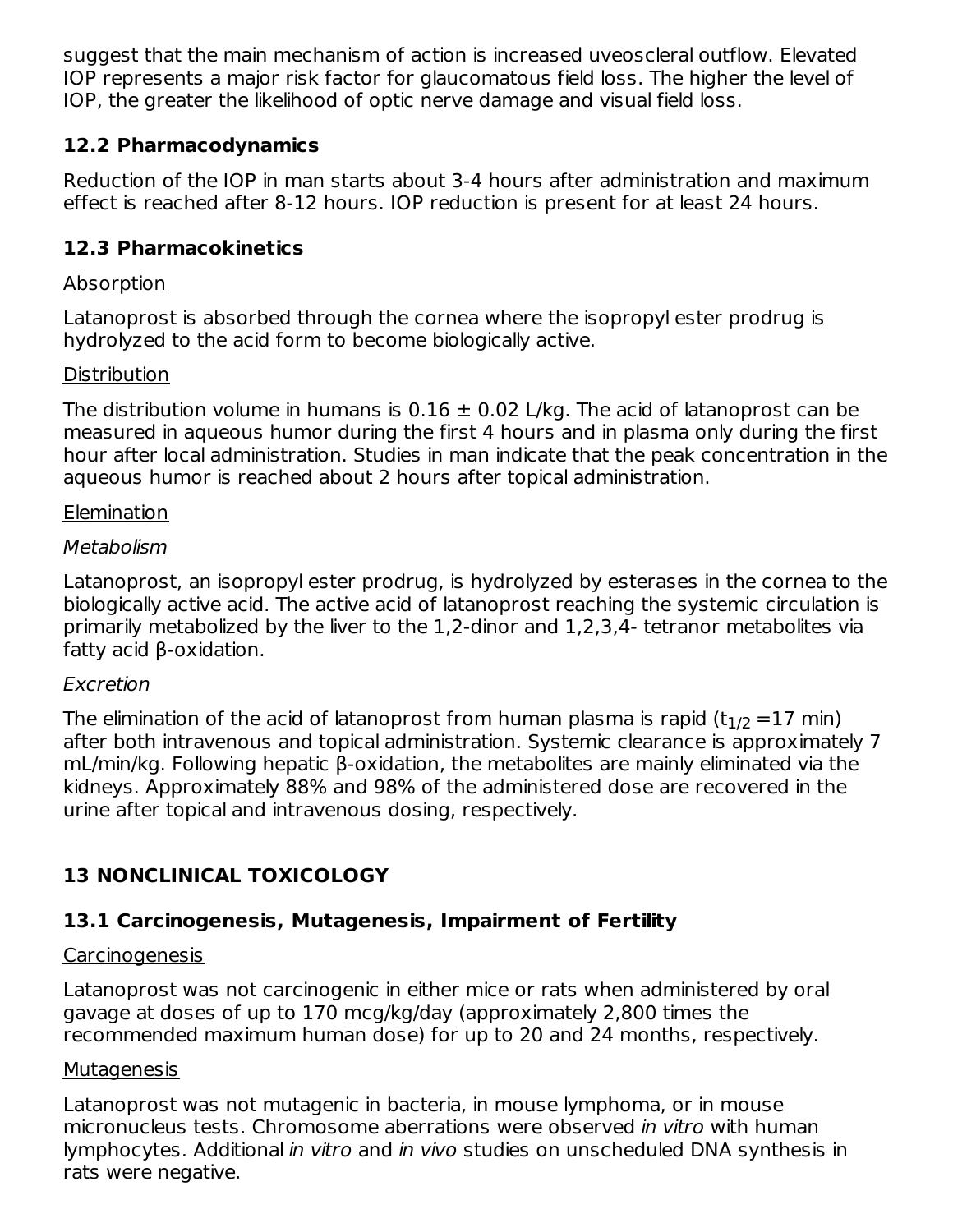#### Impairment of Fertility

Latanoprost has not been found to have any effect on male or female fertility in rat studies at IV doses up to 250 mcg/kg/day (811 times the maximum RHOD, on a mg/m<sup>2</sup> basis, assuming 100% absorption).

# **14 CLINICAL STUDIES**

### **14.1 Elevated Baseline IOP**

In randomized, controlled clinical trials of patients with open angle glaucoma or ocular hypertension with mean baseline IOP of 23 - 26 mmHg, the mean IOP-lowering effect of XELPROS administered once daily in the evening was up to 6 - 8 mmHg.

### **16 HOW SUPPLIED/STORAGE AND HANDLING**

XELPROS (latanoprost ophthalmic emulsion) is supplied as an off-white to pale yellow, translucent, isotonic, sterile, buffered emulsion of latanoprost 0.005% (50 mcg/mL). It is supplied as a 2.5 mL emulsion filled in a 5-mL clear low density polyethylene bottle with a clear low density polyethylene dropper tip, and a turquoise high density polyethylene pilfer-proof cap. Each mL contains 50 mcg of latanoprost.

### **2.5 mL fill, 0.005% (50 mcg/mL)**

Package of 1 bottle NDC 47335-317-90

Multi-Pack of 3 bottles NDC 47335-317-92

Storage: Protect from light. Store at 2°C to 25°C (36°F to 77°F). During shipment to the patient, the bottle may be maintained at temperatures up to 40°C (104°F) for a period not exceeding 8 days. After opening, XELPROS can be used until the expiration date stamped on bottle and then discarded.

# **17 PATIENT COUNSELING INFORMATION**

#### Potential for Pigmentation

Advise patients about the potential for increased brown pigmentation of the iris, which may be permanent. Patients should also be informed about the possibility of eyelid skin darkening, which may be reversible after discontinuation of XELPROS [see Warnings and Precautions (5.1)].

### Potential for Eyelash Changes

Inform patients of the possibility of eyelash and vellus hair changes in the treated eye during treatment with latanoprost ophthalmic emulsion. These changes may result in a disparity between eyes in length, thickness, pigmentation, number of eyelashes or vellus hairs, and/or direction of eyelash growth. Eyelash changes are usually reversible upon discontinuation of treatment.

#### Handling the Container

Instruct patients to avoid allowing the tip of the dispensing container to contact the eye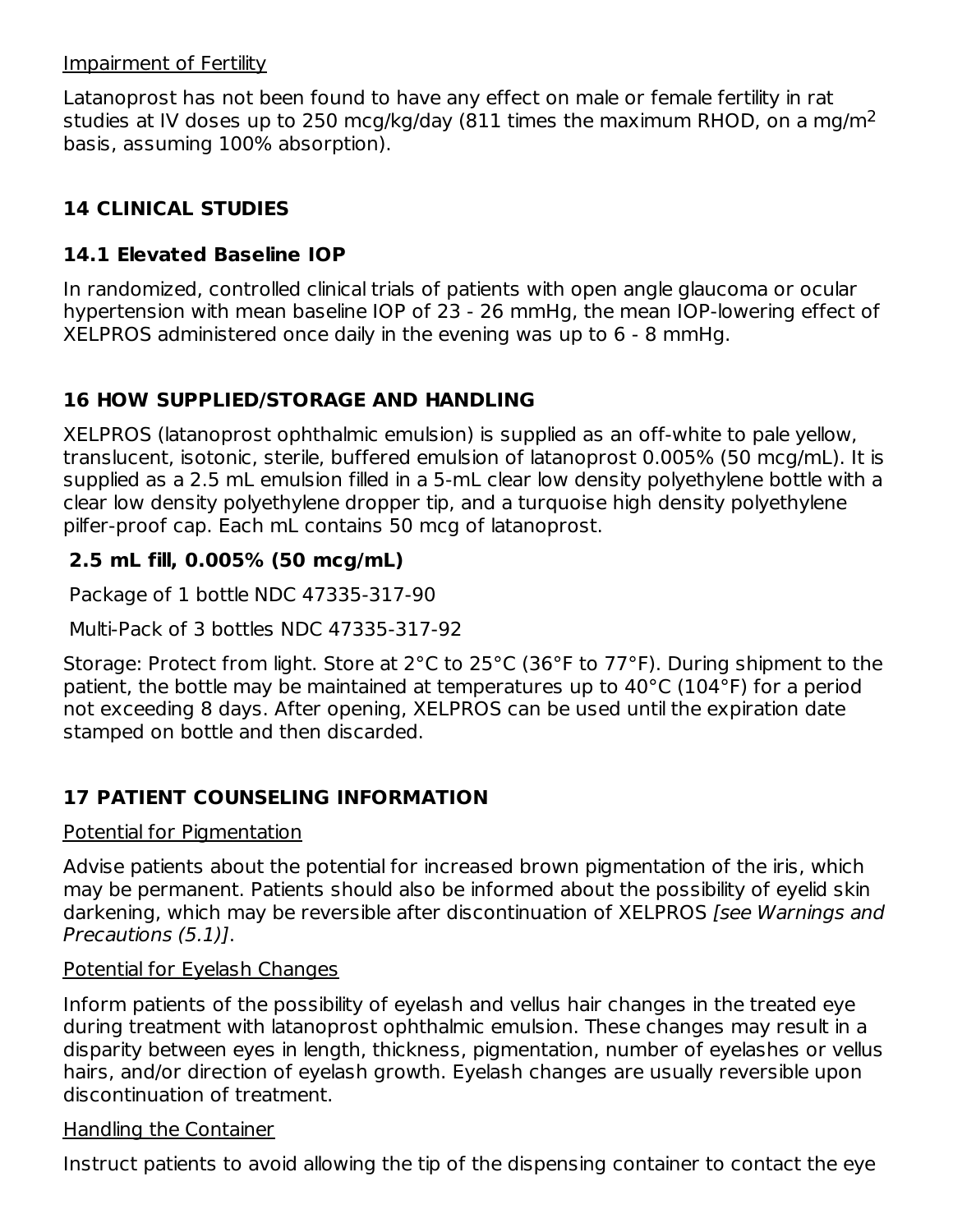or surrounding structures because this could cause the tip to become contaminated by common bacteria known to cause ocular infections. Serious damage to the eye and subsequent loss of vision may result from using contaminated emulsions [see Warnings] and Precautions (5.6)].

#### When to Seek Physician Advice

Advise patients that if they develop an intercurrent ocular condition (e.g., trauma or infection) or have ocular surgery, or develop any ocular reactions, particularly conjunctivitis and eyelid reactions, they should immediately seek their physician's advice concerning the continued use of the multiple-dose container.

#### Contact Lens Use

Advise patients that contact lenses should be removed prior to administration of the emulsion. Lenses may be reinserted 15 minutes following administration of XELPROS.

#### Use with Other Ophthalmic Drugs

Advise patients that if more than one topical ophthalmic drug is being used, the drugs should be administered at least five (5) minutes apart.

#### If a Dose is Missed

Advise patients that if one dose is missed, treatment should continue with the next dose as normal.

Manufactured by: Sun Pharmaceutical Industries Limited

Halol-Baroda Highway

Halol-389 350, Gujarat, India

Distributed by:

Sun Pharmaceutical Industries, Inc., Cranbury, NJ 08512

© 2022, Sun Pharmaceutical Industries Limited

All rights reserved

### **PRINCIPAL DISPLAY PANEL**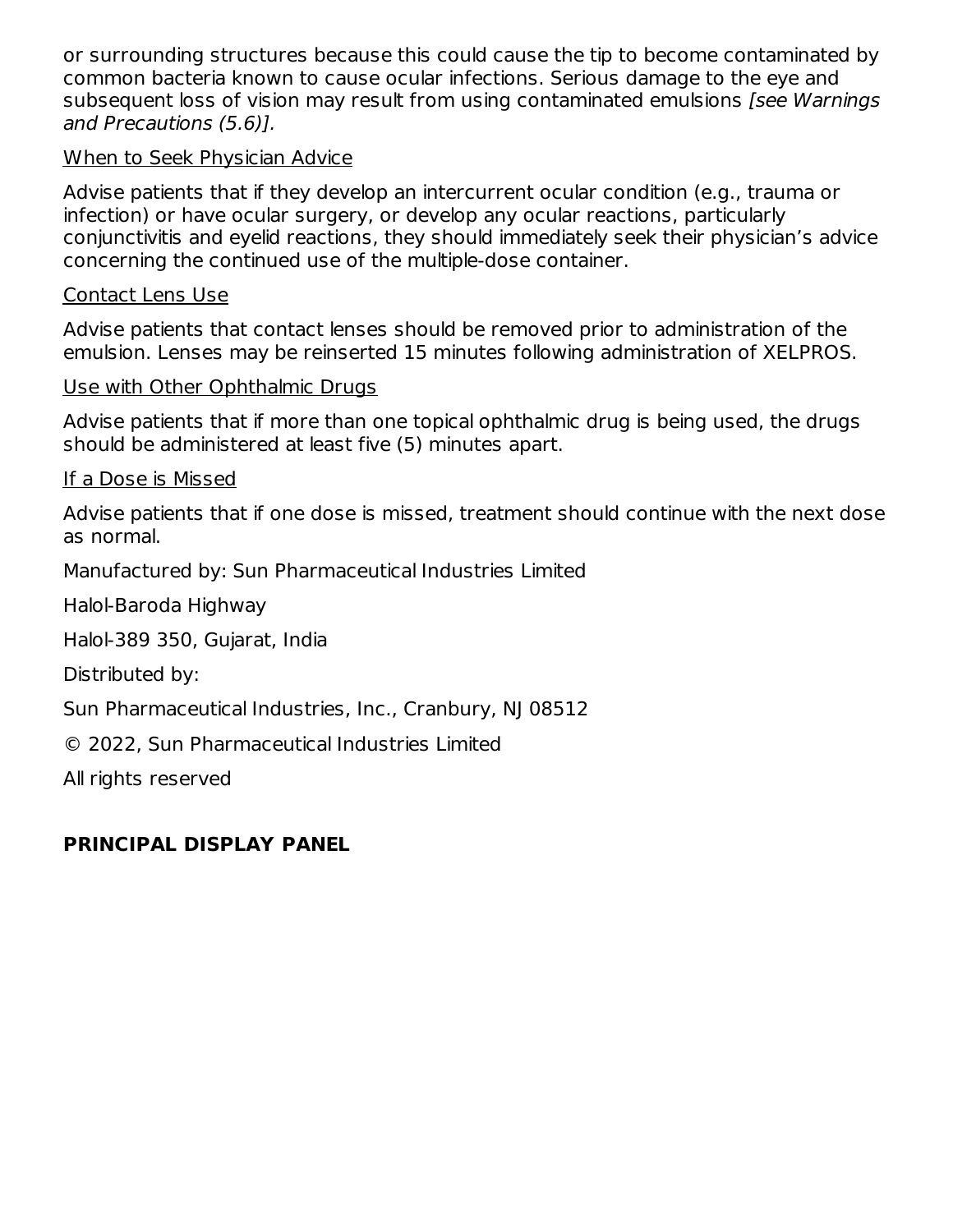

#### **XELPROS**

latanoprost solution/ drops

**Product Information**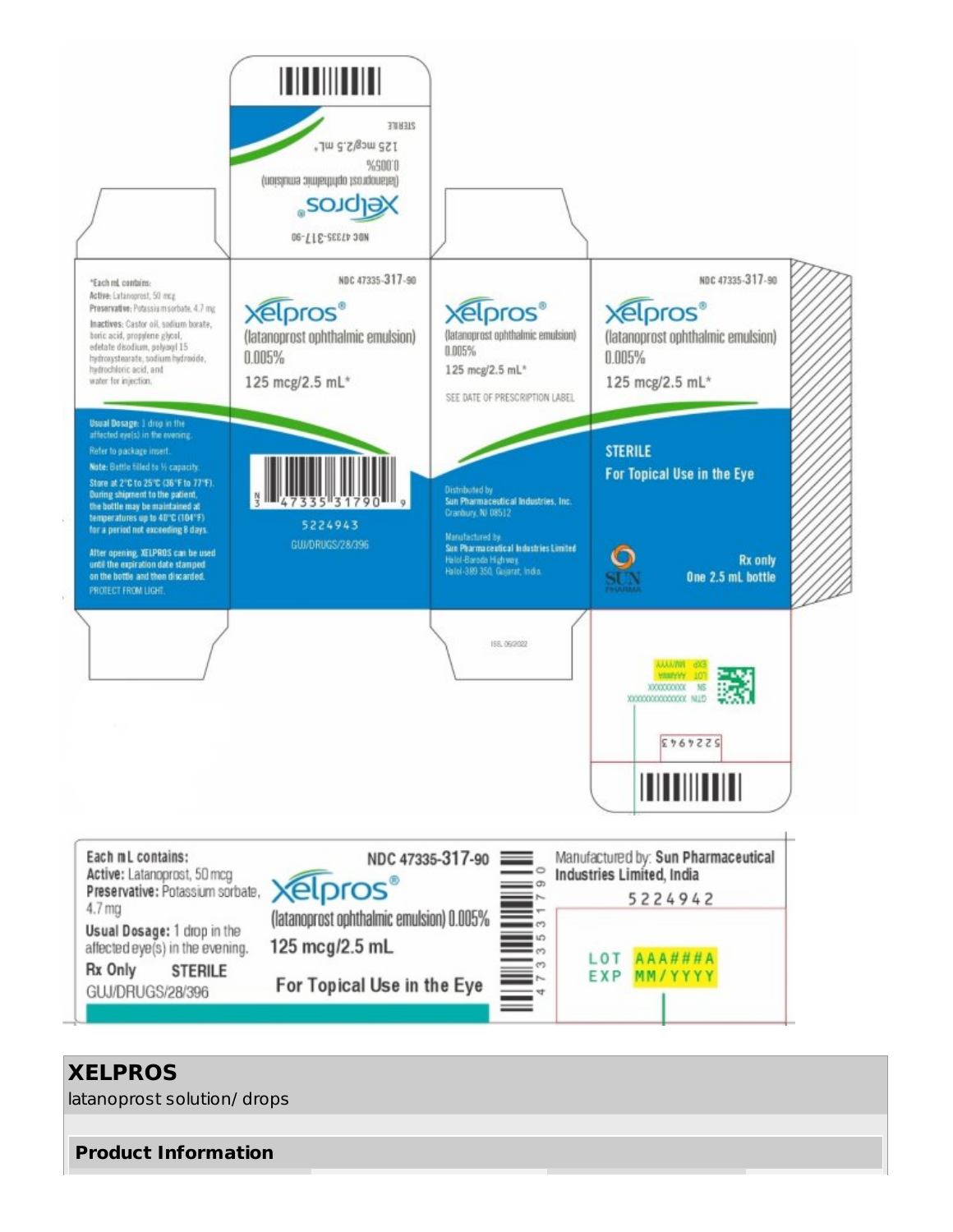| <b>Product Type</b>                     |                                             | HUMAN PRESCRIPTION DRUG                                        |              | <b>Item Code (Source)</b>             |  | NDC: 47335-317                      |
|-----------------------------------------|---------------------------------------------|----------------------------------------------------------------|--------------|---------------------------------------|--|-------------------------------------|
| <b>Route of Administration</b>          |                                             | OPHTHALMIC, TOPICAL                                            |              |                                       |  |                                     |
|                                         |                                             |                                                                |              |                                       |  |                                     |
|                                         | <b>Active Ingredient/Active Moiety</b>      |                                                                |              |                                       |  |                                     |
|                                         |                                             | <b>Ingredient Name</b>                                         |              | <b>Basis of Strength</b>              |  | <b>Strength</b>                     |
|                                         |                                             | LATANOPROST (UNII: 6Z5B6HVF6O) (LATANOPROST - UNII:6Z5B6HVF6O) |              | LATANOPROST                           |  | $0.05$ mg in $1$ mL                 |
|                                         |                                             |                                                                |              |                                       |  |                                     |
| <b>Inactive Ingredients</b>             |                                             |                                                                |              |                                       |  |                                     |
|                                         |                                             | <b>Ingredient Name</b>                                         |              |                                       |  | <b>Strength</b>                     |
|                                         | POTASSIUM SORBATE (UNII: 1VPU26JZZ4)        |                                                                |              |                                       |  | 4.70 mg in 1 mL                     |
| <b>BORIC ACID (UNII: R57ZHV85D4)</b>    |                                             |                                                                |              |                                       |  | 3.00 mg in 1 mL                     |
|                                         | <b>EDETATE DISODIUM (UNII: 7FLD91C86K)</b>  |                                                                |              |                                       |  | 3.00 mg in 1 mL                     |
| <b>CASTOR OIL (UNII: D5340Y2I9G)</b>    |                                             |                                                                |              |                                       |  | 1.5 mg in 1 mL                      |
|                                         |                                             | POLYOXYL 15 HYDROXYSTEARATE (UNII: 71YMM1X750)                 |              |                                       |  | $2.5$ mg in $1$ mL                  |
|                                         | PROPYLENE GLYCOL (UNII: 6DC9Q167V3)         |                                                                |              |                                       |  | 15 mg in 1 mL                       |
|                                         | SODIUM BORATE (UNII: 91MBZ8H3QO)            |                                                                |              |                                       |  | $1.1$ mg in $1$ mL                  |
|                                         | <b>HYDROCHLORIC ACID (UNII: QTT17582CB)</b> |                                                                |              |                                       |  |                                     |
|                                         | <b>SODIUM HYDROXIDE (UNII: 55X04QC32I)</b>  |                                                                |              |                                       |  |                                     |
| <b>WATER (UNII: 059QF0KO0R)</b>         |                                             |                                                                |              |                                       |  |                                     |
|                                         |                                             |                                                                |              |                                       |  |                                     |
| <b>Product Characteristics</b>          |                                             |                                                                |              |                                       |  |                                     |
| Color                                   |                                             | WHITE (Off- white)                                             | <b>Score</b> |                                       |  |                                     |
|                                         |                                             |                                                                | <b>Size</b>  |                                       |  |                                     |
| <b>Shape</b>                            |                                             |                                                                |              |                                       |  |                                     |
| <b>Flavor</b>                           |                                             |                                                                |              | <b>Imprint Code</b>                   |  |                                     |
| <b>Contains</b>                         |                                             |                                                                |              |                                       |  |                                     |
|                                         |                                             |                                                                |              |                                       |  |                                     |
|                                         |                                             |                                                                |              |                                       |  |                                     |
| <b>Packaging</b>                        |                                             |                                                                |              |                                       |  |                                     |
| <b>Item Code</b><br>#                   |                                             | <b>Package Description</b>                                     |              | <b>Marketing Start</b><br><b>Date</b> |  | <b>Marketing End</b><br><b>Date</b> |
| NDC:47335-<br>$\mathbf{1}$<br>317-90    | 1 in 1 BOX                                  |                                                                |              | 09/12/2018                            |  |                                     |
| $\mathbf{1}$                            | <b>Combination Product</b>                  | 2.5 mL in 1 BOTTLE, DROPPER; Type 0: Not a                     |              |                                       |  |                                     |
| NDC: 47335-<br>$\overline{2}$<br>317-98 | 1 in 1 BOX                                  |                                                                |              | 09/12/2018                            |  |                                     |
| $\overline{\mathbf{2}}$                 | <b>Combination Product</b>                  | 2.5 mL in 1 BOTTLE, DROPPER; Type 0: Not a                     |              |                                       |  |                                     |
| NDC:47335-<br>3<br>317-92               | 3 in 1 BOX                                  |                                                                |              | 09/12/2018                            |  |                                     |
| 3                                       | <b>Combination Product</b>                  | 2.5 mL in 1 BOTTLE, DROPPER; Type 0: Not a                     |              |                                       |  |                                     |
| NDC: 47335-<br>4<br>317-94              | 3 in 1 BOX                                  |                                                                |              | 09/12/2018                            |  |                                     |
| 4                                       | <b>Combination Product</b>                  | 2.5 mL in 1 BOTTLE, DROPPER; Type 0: Not a                     |              |                                       |  |                                     |
|                                         |                                             |                                                                |              |                                       |  |                                     |